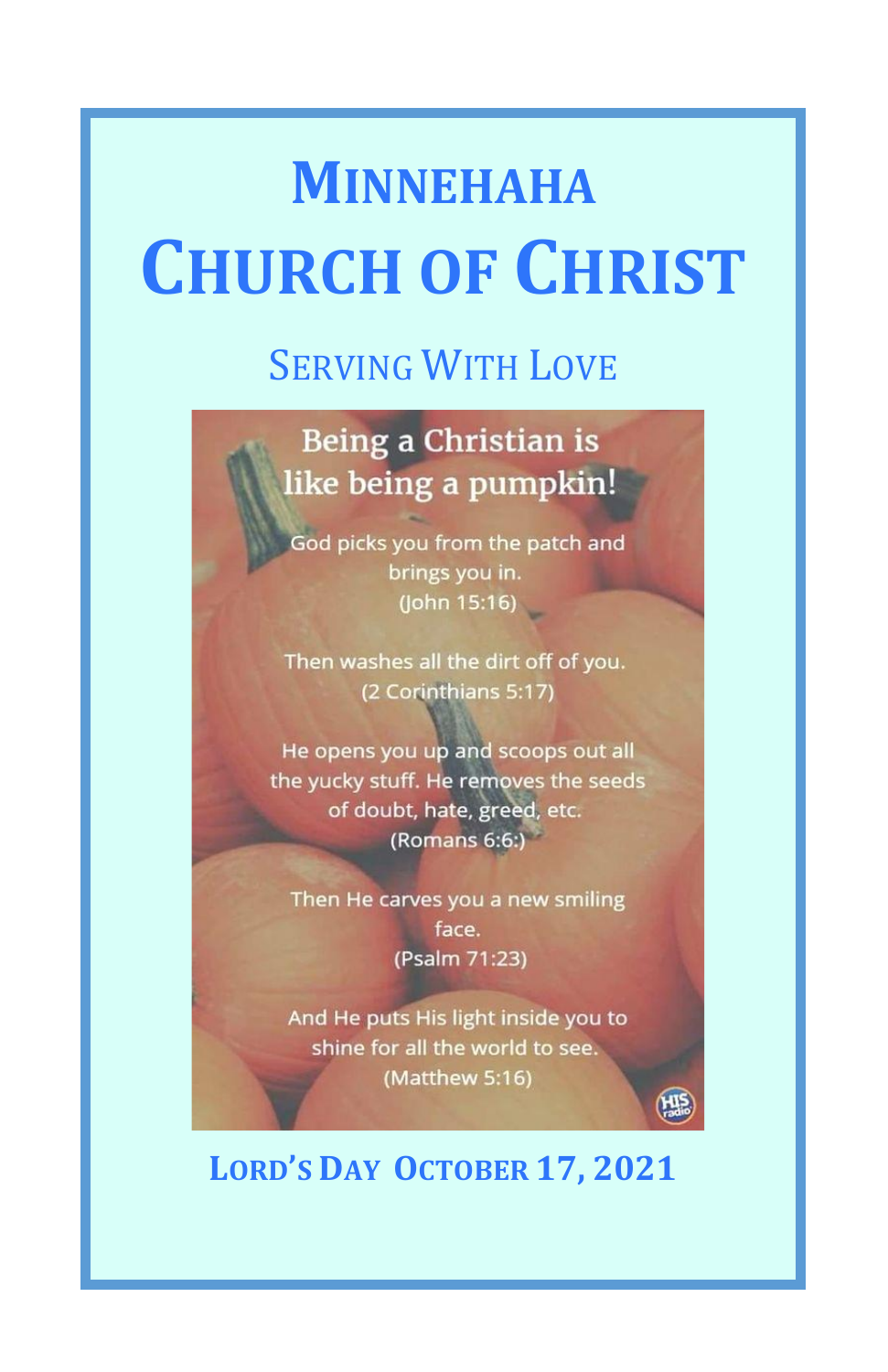## **MINNEHAHA CHURCH OF CHRIST**

3217 NE 54th Street, Vancouver, WA 98663 360-694-5725

MIKE KENNEDY, MINISTER JAMES WELDON, ASSOCIATE MINISTER

**ELDERS:** James Weldon, Mike Kennedy, Sam Judd, Charles Dailey **MUSIC** AND **YOUTH:** Jimmy Kennedy

**October 17, 2021 OFFICE SECRETARY:** Stormie Priest **BUILDING**: Louie Staudinger **PREACHING IN PAKISTAN:** Sam & Brittany Gill: sam\_gill7@yahoo.co.uk / brittanyhoff@gmail.com **ONLINE VIDEO SITE: Browse TO MINNEHAHACHURCH.ORG and pick "YOUTUBE."**

Honoring those who have passed on: MINNEHAHACHURCH.ORG/HONORING.HTML

## **9:30 BIBLE STUDY TEAM**



**Dave Kubow** *Recovering From Covid*

**10:45 MAIN ASSEMBLY S I N G I N G TEAM**



**Mark Williams** Today: Exodus 3-4





**Lauren-Taylor Priest**

**The Lord's Supper is served, a reminder of God's grace.**



**Mike Kennedy** Today: **"Thank God for Good News"** Next Sunday: "Ministry without Failure"

The mission of the Minnehaha Church of Christ is to worship God, equipping every member to serve and build up one another and to lead people into a saving and enriching relationship with Jesus Christ.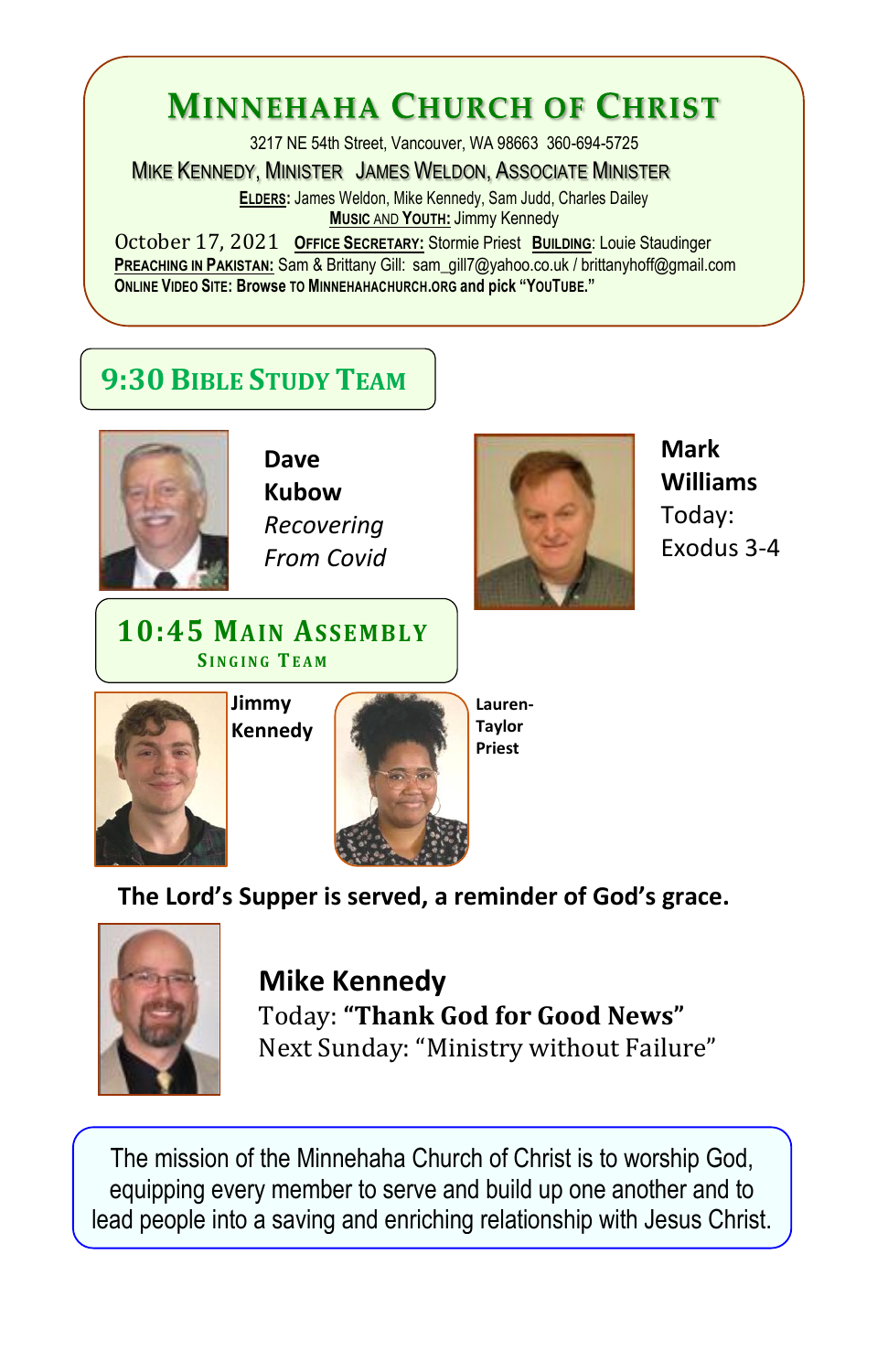#### **BIRTHDAYS**

NEXT SUNDAY**: Bekah Eyler**

#### **Flawed**

**T**he TV news (also known as the gossip machine) takes delight in reporting what someone said 10 years ago.

### **USEFUL NUMBERS**

| Facebook Viewers - Sermon                      |        | 47      |
|------------------------------------------------|--------|---------|
|                                                | Class  | 29      |
| YouTube Viewers                                | Sermon | 16      |
|                                                | Class  | 13      |
| Also Rumble, Vimeo and our own App.            |        |         |
| <b>Sunday Attendance</b>                       |        | 30      |
| <b>Wednesday Youth</b>                         |        | 5       |
| 2021 Weekly Budget                             |        | \$1,828 |
| Last Sunday's Giving                           |        | 1,095   |
| 13-week average                                |        | 1,540   |
| 26-week average                                |        | 1,607   |
| Original printed on Saturday, October 16, 2021 |        |         |

Currently a popular coach has lost his job because of an email he wrote *10 years ago.* The devil loves to get something on someone. He knows there is no salvation for him and he wants company in eternity.

Jesus lived among the flawed. Try to picture what the task looked like as Jesus selected the materials for His church. He picked some fishermen who loved the Scriptures and truth and qualified them.

The leader of the Twelve was Peter and his flaws were evident and recorded by the writers for all generations to see. But the Lord used flawed Peter as well as the rest of the flawed men.

Our mates are flawed. When we go to church there are flawed people sitting near us. All the people on the platform are flawed. But God uses all of us for His glory because He can take flawed people and bring glory to His name.

The easy solution to living among flawed people is to love others as Christ has loved us. He knows our flaws, but loves us anyway.

## **THIS MONTH AND LATER**

November 10: **E**lder's Meeting. 6:30 pm.